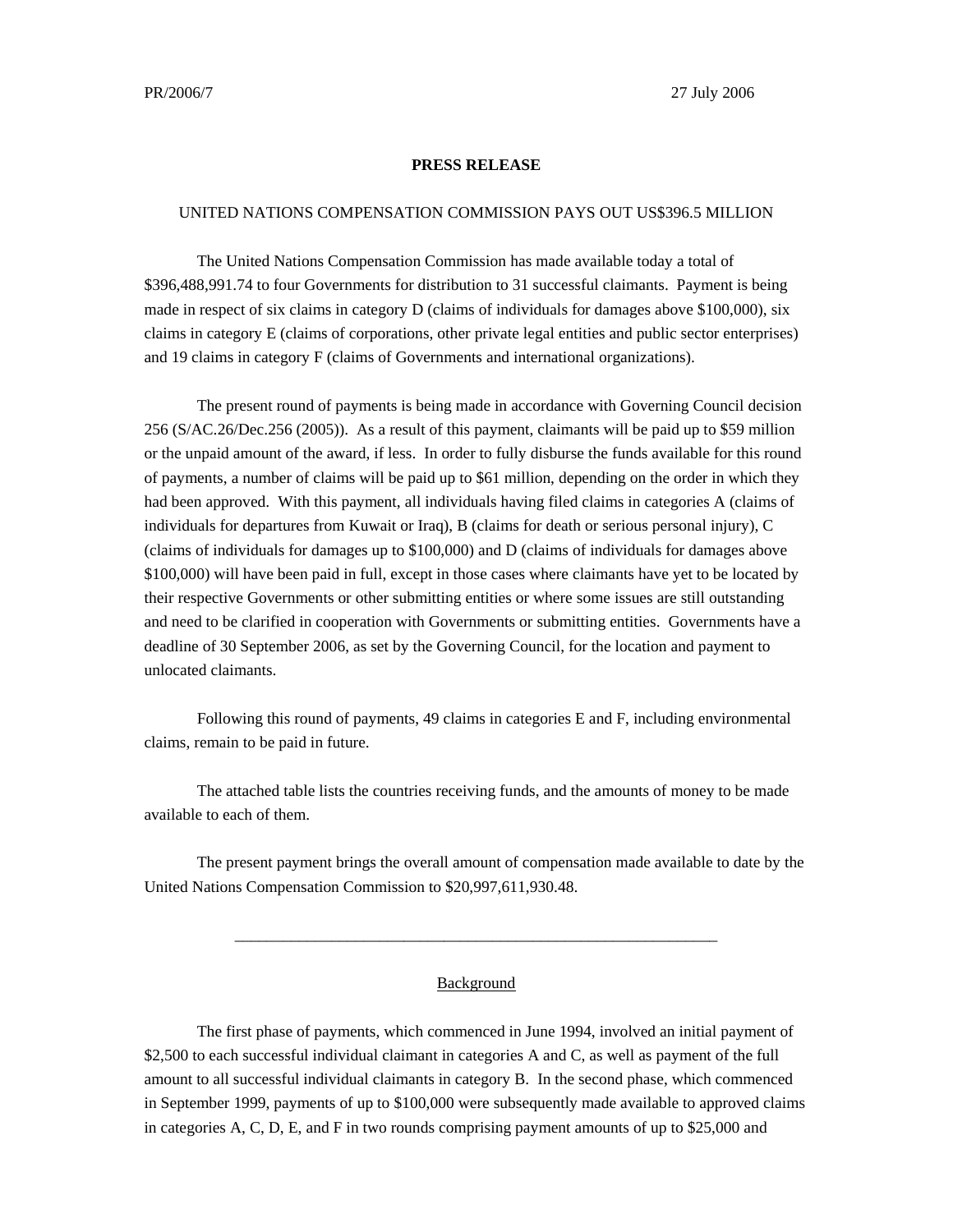\$75,000, respectively. The second phase concluded payment of the full amount to all successful claimants in categories A and C, with the exception of claimants who have not yet been located and late claims that were accepted for filing by the Governing Council at a later stage. A total of \$8,401,166,672.89 was made available to 1,503,241 claimants in all categories under the first and second phases of payments.

In the third phase of the payments mechanism, which commenced in October 2000, each successful claimant in categories D, E and F received an initial amount of up to \$5 million in accordance with decision 100 of the Governing Council of the Compensation Commission. Subsequent rounds of payments of up to \$10 million were made to successful claimants in these categories of claims in the order in which they have been approved. A total of \$9,219,619,525.13 has been made available to 7,921 claimants in categories D, E and F under the third phase.

At the forty-eighth session (June 2003), the Governing Council adopted decision 197, establishing a temporary payment mechanism in light of the reduction in the Compensation Fund's income, following the adoption of Security Council resolution 1483 (2003), which provides in paragraph 21 that the Compensation Fund shall receive 5 per cent of all export sales of petroleum, petroleum products, and natural gas from Iraq. Under this temporary payment mechanism, up to \$200 million from the Compensation Fund was made available for the payment of successful claims on a quarterly basis following each session of the Governing Council (from the forty-eighth to the fifty-first sessions, inclusive). Successful claimants in all categories received an initial amount of \$100,000 or the unpaid amount of the award, if less, with the disbursement of subsequent rounds of payments of \$100,000 to successful claimants in all categories in the order in which they had been approved at the sessions described above, until the available funds for distribution had been exhausted. This temporary mechanism was extended by the Governing Council in its decision 227 at its fifty-second session (June-July 2004).

At the fifty-seventh session (September 2005), as a result of the completion of the review of all claims and of the higher than anticipated income into the Compensation Fund, the Governing Council adopted decision 253, which lifted the ceiling of \$200 million established under decisions 197 and 227, and made available for payment the entire balance in the Compensation Fund for each quarterly payment.

At the fifty-eighth session (December 2005), the Governing Council adopted decision 256 concerning the payment mechanism and the priority of payment of the outstanding claims. Under the first phase of this decision, quarterly payments are being made in rounds of \$2 million until completion of payments to individual claimants and payment to all claims up to the level of \$65 million. Under the second phase, claimants with outstanding amounts greater than \$500 million will receive a maximum amount of \$2 million per quarter, whereas claimants with outstanding amounts smaller than \$500 million and environmental awards approved for the third, fourth and fifth instalments of category F4 environmental remediation claims, will receive rounds of payments of \$2 million, or the unpaid balance of the award, if less, until all available amounts in the Compensation Fund have been exhausted.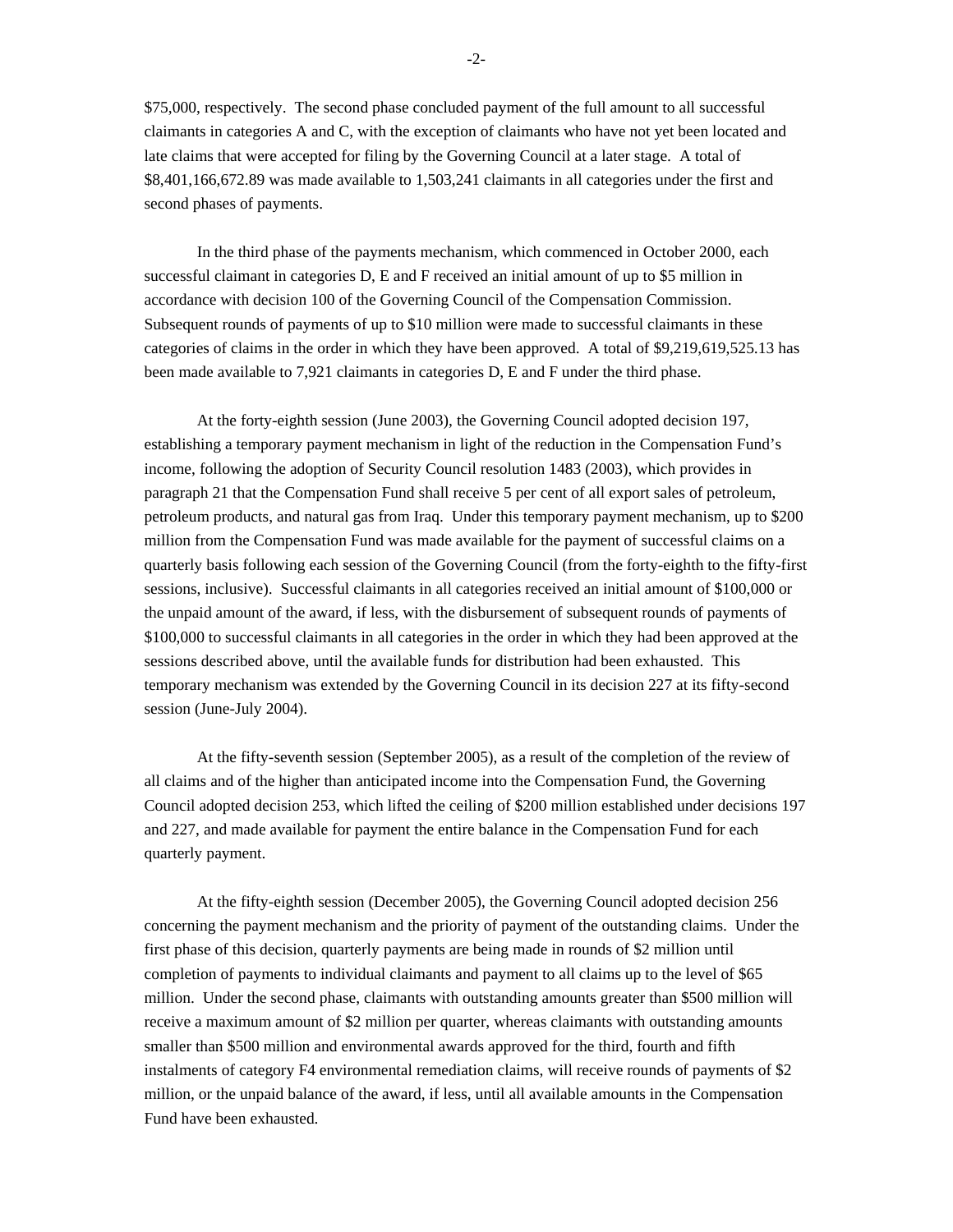The Governing Council monitors the distribution of payments to claimants by the relevant Governments and international organizations. Governments and international organizations are obligated to distribute funds to successful claimants expeditiously and to report to the Commission on payments made to claimants. Any funds undistributed to claimants by Governments and international organizations within twelve months of receiving payment shall be returned to the Commission. Further payments to Governments and international organizations shall be suspended where they fail to report on the distribution of funds to successful claimants or fail to return undistributed funds on time.

Further information about the Compensation Commission can be found on its website located at www.uncc.ch.